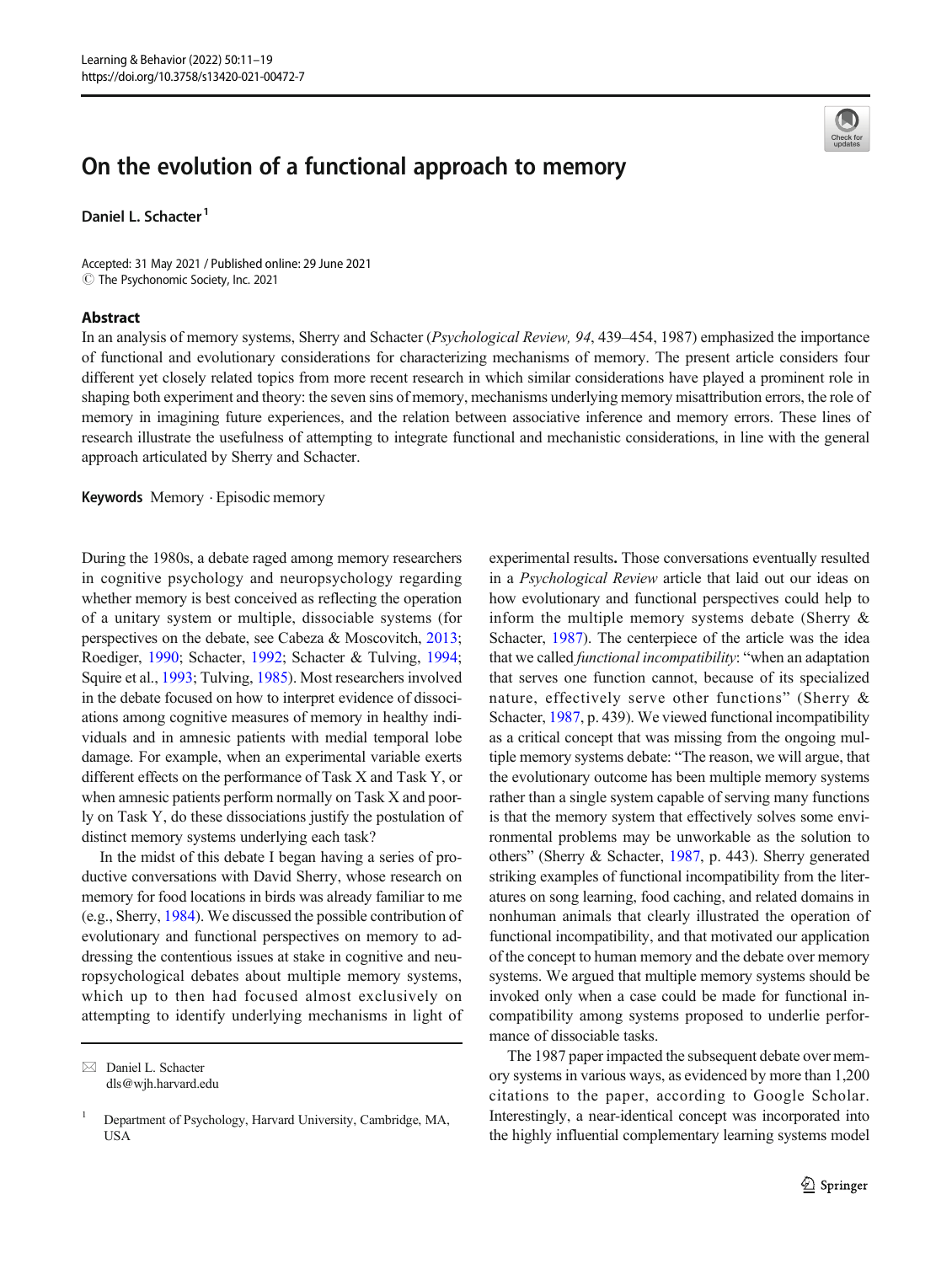of multiple memory systems (McClelland et al., [1995](#page-7-0)), but without any reference to the Sherry and Schacter ([1987](#page-8-0)) paper. This oversight was later recognized by O'Reilly et al. [\(2014\)](#page-7-0) in a retrospective paper on the complementary learning systems approach: "Unbeknownst to us at the time, Sherry and Schacter ([1987](#page-8-0)) had advanced a very similar idea based on functional tradeoffs leading to an evolutionary pressure to develop multiple memory systems" (p. 1230). Nonetheless, the combined impact of the two papers has resulted in the general idea of functional incompatibility becoming familiar to researchers in a variety of domains, including cognitive and behavioral neuroscience, computational modelling, cognitive psychology, and animal learning.

Although the concept of functional incompatibility articulated in the Sherry and Schacter [\(1987\)](#page-8-0) paper subsequently guided my own thinking about multiple memory systems, our more general emphasis on the importance of functional and evolutionary considerations in memory theories had a broader influence on my approach to conceptualizing the nature of memory. In the present paper, I attempt to illustrate this influence by briefly summarizing ideas and findings concerning four related topics to which I have devoted much attention during the past two decades, and where my approach has been heavily impacted by functional and evolutionary considerations: the seven sins of memory, mechanisms underlying memory misattribution errors, the role of memory in imagining future experiences, and the relation between associative inference and memory errors.

## The seven sins of memory

Psychologists and neuroscientists have long known that memory is subject to forgetting and distortion. In an attempt to organize our knowledge of memory's misdeeds, I proposed that they could be classified into seven basic categories, which by analogy to the classical seven deadly sins, I called the seven sins of memory (Schacter, [1999,](#page-7-0) [2001\)](#page-7-0). Three "sins of omission" refer to different kinds of forgetting: *transience* (decreasing accessibility of information over time), absentmindedness(breakdown at the interface of attention and memory), and blocking (temporary inaccessibility of information that is stored in memory). Three "sins of commission" refer to different kinds of memory distortions: misattribution (attributing a memory or idea to the wrong source), suggestibility (implanted memories that result from suggestion or misinformation), and bias (retrospective distortions produced by current knowledge, beliefs, and feeling). The seventh sin, also one of commission, is persistence (intrusive or pathological remembering of events).

The memory sins can have serious negative consequences. For example, misattribution and suggestibility are often involved in wrongful convictions of innocent individuals who are later exonerated of crimes they did not commit (Garrett, [2011\)](#page-7-0). Persistence of traumatic memories has been implicated in crippling psychological disorders such as depression and posttraumatic stress disorder (e.g., Herz et al., [2020](#page-7-0)). And in a recently updated edition of The Seven Sins of Memory (Schacter, [in press\)](#page-7-0), I discussed a lethal form of absentminded forgetting in which well-intentioned parents, completing a drive on a hot day in which their infant is in a rear car seat, forget that the infant is in the car, and unknowingly leave the infant to die in the oven-like vehicle. Such cases typically involve a confluence of circumstances that favor absentminded forgetting, such as a change in routine, absorption with urgent matters unrelated to the child, reliance on automatic behavior, and an absence of retrieval cues at the moment they are needed (for vivid illustrations of such cases, see Weingarten, [2009\)](#page-8-0).

Given the potentially serious consequences of the memory sins, my initial engagement with them led me to consider a question that harked back to the functional and evolutionary perspectives developed by Sherry and Schacter [\(1987](#page-8-0)): Why would evolution produce such a flawed and potentially dangerous system? Are the seven sins simply the result of evolutionary inefficiencies or missteps, system glitches that serve only to undermine the operation of memory? Grappling with these kinds of questions led me to a very different perspective on the seven sins—namely, that they are more profitably viewed as the products of processes that contribute critically to the adaptive functioning of memory (Schacter, [2001,](#page-7-0) Chapter 8). For example, although the sin of persistence often produces debilitating intrusive memories of negative or traumatic experiences, it is crucial for an organism to be able remember robustly potentially harmful or life-threating events—persistence is a price we pay for this otherwise adaptive feature of memory. Informed by my prior discussions of evolutionary theory with David Sherry and our claims in the Sherry and Schacter ([1987](#page-8-0)) paper, I was careful to make distinctions among the various ways in which evolution might have produced such an outcome: through an *adaptation* (i.e., a feature that arose through the operation of natural selection because it increased reproductive fitness), exaptation (i.e., an adaptation that has been co-opted to perform a function other than the one for which it was initially selected; Gould, [1991\)](#page-7-0), or spandrel (i.e., a type of exaptation that is an unintended byproduct of a particular feature; Gould & Lewontin, [1979\)](#page-7-0). Indeed, in this discussion I drew on Sherry's elegant experimental work on sex differences in spatial memory in brownheaded cowbirds, which linked females' role in finding and remembering nest locations to their relatively larger hippocampus than male brown-headed cowbirds (Sherry et al., [1993\)](#page-8-0), as an example of an adaptation produced by natural selection. Nonetheless, acknowledging that it is often difficult to determine definitively which of these evolutionary accounts apply to each of the memory sins, I attempted to make the case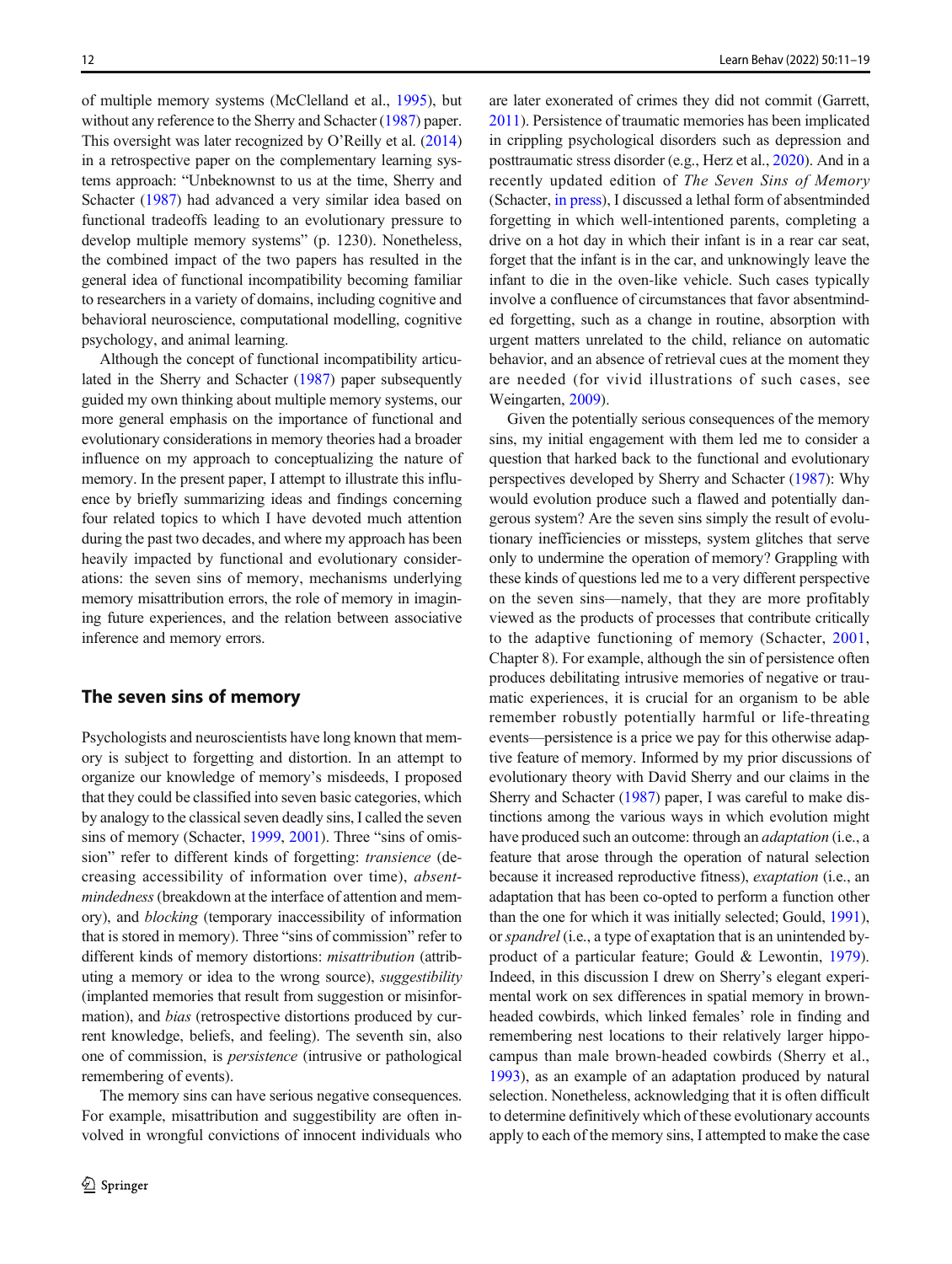for viewing transience and persistence as adaptations, and the other memory sins as either exaptations or spandrels (for detailed discussion, see Schacter, [2001,](#page-7-0) Chapter 8; for other adaptive accounts of memory errors, see Anderson & Milson, [1989](#page-6-0); Anderson & Schooler, [1991](#page-6-0); Bjork & Bjork, [1988](#page-6-0); Fawcett & Hulbert, [2020;](#page-7-0)Howe, [2011](#page-7-0); Nørby, [2015](#page-7-0); Schacter et al., [2011\)](#page-7-0). The key point is that viewing memory errors in light of evolutionary considerations allows us to see them as something other than flaws in the basic architecture of memory.

Setting aside these distinctions regarding the precise nature of the evolutionary mechanisms that could produce "adaptive sins," in the subsequent sections I will illustrate how taking a broadly functional/adaptive perspective on memory errors can be linked to experimental evidence.

## Memory misattributions in humans and mice

One of the major paradigms for investigating misattribution errors in humans is the well-known Deese–Roediger– McDermott, or DRM, false recognition paradigm (Deese, [1959;](#page-6-0) Roediger & McDermott, [1995](#page-7-0)). Here, participants initially study lists of associated words (e.g., candy, sour, sugar, bitter, good, taste, tooth, nice, honey) and later make old/new recognition decisions about previously studied words (e.g., taste), unrelated new words (e.g., point), and most important, a semantically related and previously unstudied "critical lure" word (e.g., sweet). Numerous studies have shown that participants frequently claim with high confidence to "remember" having previously studied the critical lure word. Although various interpretations of the precise basis of this memory illusion have been advanced (for a review of theory and data, see Gallo, [2010\)](#page-7-0), one general interpretation is that high levels of false recognition in the DRM paradigm reflect the retention of semantic/associative information about list items, often referred to as semantic gist. In everyday life, it is often critical to remember the central meaning or gist of past experiences rather than retaining all the specific details, and the same semantic/associative processes that underlie this ability may be responsible for false memories in the DRM paradigm. Thus, false memories in the DRM paradigm may be byproducts of the operation of normally adaptive semantic/ associative processes that are critical to such fundamental cognitive abilities as comprehension and generalization.

If DRM false memories do reflect the operation of adaptive semantic processes, then they should be linked to the operation of brain regions that play a role in semantic processing/ representation. I collaborated with Martin Chadwick, Demis Hassabis, and their colleagues on an fMRI study that investigated this idea (Chadwick et al., [2016\)](#page-6-0). The study focused on the temporal pole (TP), which is known as a "semantic hub" of the brain because it plays a critical role in processing and

representing the meaning of and relations between concepts. Theoretical models of semantic cognition (e.g., Patterson et al., [2007\)](#page-7-0) maintain that concepts that are close in meaning are represented by more similar neural codes or patterns in the TP semantic hub than concepts that are more distant in meaning.

Based on this idea, Chadwick et al. ([2016](#page-6-0)) predicted that DRM lists in which the neural representations of the nonstudied semantic lure words (e.g., sweet) and their associated study list items (e.g., candy, sugar, tooth, taste) in the left TP are highly similar would yield more false memories than DRM lists in which the neural representations of lure words are less similar to their associated list items. This prediction exploited a well-known feature of DRM lists: some of the lists and their associated critical lures produce much higher levels of false memories than do others. In the scanner, participants viewed sets of four DRM list words and their associated critical lures, and their overlap was assessed with representational similarity analysis, which measures neural pattern similarity between pairs of stimuli as a basis for inferring representational similarity (see Chadwick et al., [2016](#page-6-0), for details). Each set of words was associated with a different probability of a false memory for the lure item, as established previously in canonical data from other subjects (Roediger et al., [2001;](#page-7-0) Stadler et al., [1999\)](#page-8-0). This approach yielded empirical support for the aforementioned prediction: the degree of pattern similarity between a lure and its associated list items in the left TP was significantly positively correlated with the likelihood of a false memory to that word in the canonical data  $(r = +.40)$ . No other region in the brain showed such a relationship between neural pattern similarity and DRM false memories. These findings lend support to an adaptive view of DRM false memories because they indicate that the same left TP region that supports representation of semantic information and relations, a critical adaptive process, is linked to at least one type of memory error that results from the operation of that process.

Consider next a very different kind of false memory phenomenon documented in a recent study from the laboratory of Sheena Josselyn, on which I was fortunate to collaborate (Lau et al., [2020](#page-7-0)). This study was based in part on previous research from Josselyn's lab and others (for reviews, see Josselyn & Frankland, [2018;](#page-7-0) Josselyn & Tonegawa, [2020\)](#page-7-0), showing that at the time of an event, neurons compete for allocation to a memory trace or engram, and that the most highly excited neurons win this competition, thereby forming the engram that underpins memory for the event. These allocated "engram neurons" remain more excitable than neighboring, nonallocated neurons for roughly 6 hours after the event. Importantly, if a similar event occurs within this 6-hour period of heightened engram-neuron excitability, some of the same engram neurons that had been allocated to the first event will be co-allocated to the second event. This process of coallocation serves the adaptive function of linking the two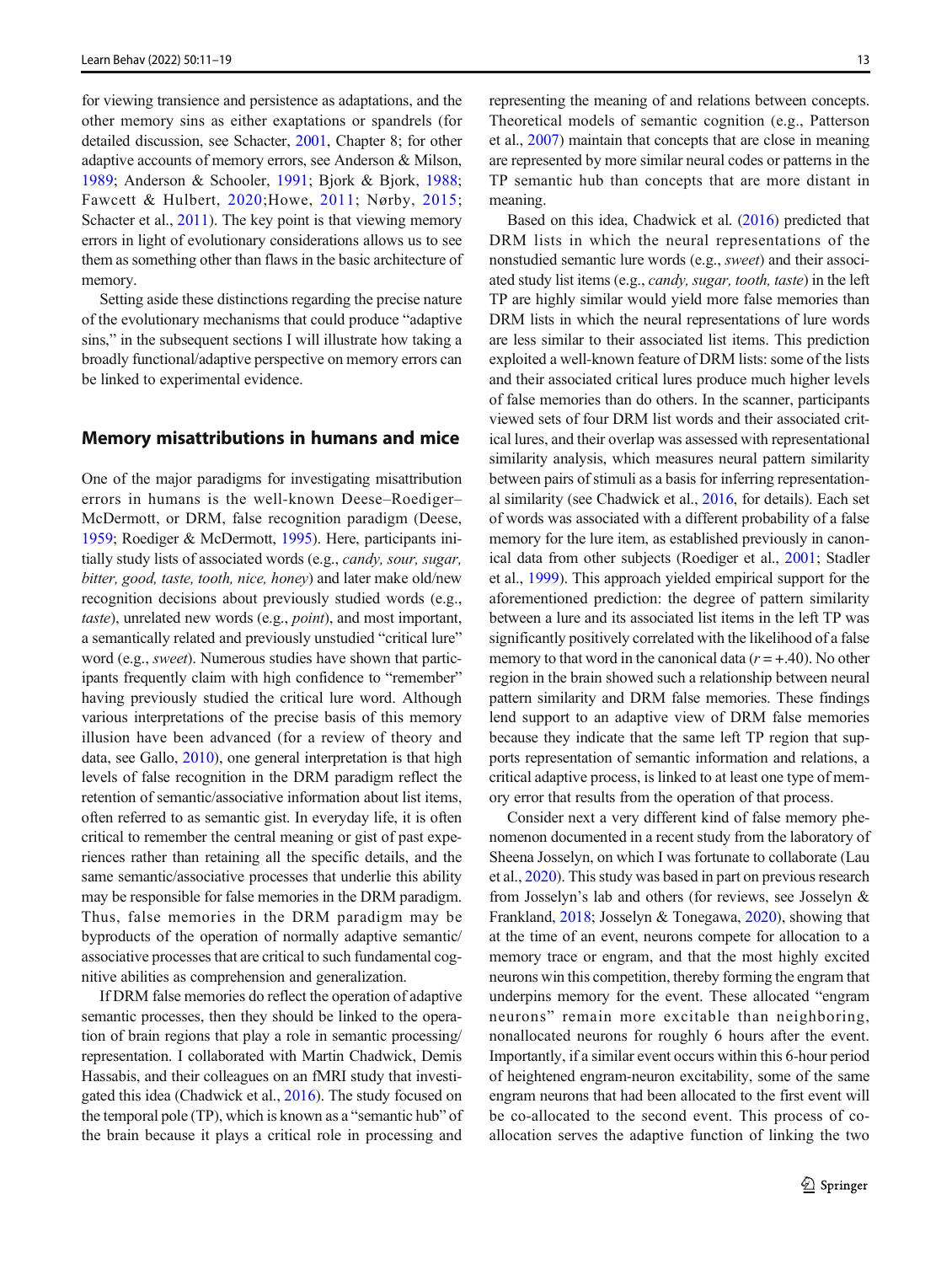memories via common engram neurons. The question addressed by Lau et al. concerns whether this process of engram linking via co-allocation could also create memory distortions if elements of the two events are integrated and confused.

Lau et al. ([2020](#page-7-0)) used a cued fear conditioning procedure in which mice exhibit a fear memory by freezing to a tone or a light that had previously been paired with shock. Behavioral data showed that mice also exhibited a "false fear memory" by freezing to a neutral stimulus—an auditory tone that had not been paired with shock—if they were exposed to this stimulus 3 hours after they had been conditioned to a tone of a different frequency that was paired with shock. A similar false fear memory was also observed to a neutral light stimulus 3 hours after fear conditioning to a tone, suggesting that simple stimulus generalization does not account for the phenomenon. Through their freezing behavior to both tone and light stimuli, mice in this experiment seemed to be misattributing aversive properties to these neutral stimuli based on their experience 3 hours earlier with a different stimulus. However, no such false fear memory was observed when the neutral stimulus was presented 24 hours after cued fear conditioning.

Neural data showed that, as in the earlier work on co-allocation, posttraining excitability of engram neurons was implicated in the false fear memory: engram neurons showed heightened excitability in response to the neutral stimulus 3 hours after fear conditioning, but not 24 hours after conditioning. In addition, Lau et al. used optogenetic procedures to "silence" engram neurons 3 hours after fear conditioning, and found that this procedure reduced false fear memories. By contrast, optogenetically activating relevant engram neurons at the 24-hour delay increased the incidence of false fear memories.

Reviewing studies on memory allocation, Josselyn and Frankland ([2018](#page-7-0)) argued that "the allocation process allows information to be highly structured in the brain and may facilitate the adaptive transformation of memories for individual events into organized conceptual knowledge. Therefore, allocation may represent a general organizing principle for structuring memories and mnemonic information in the brain" (p. 406). They went on to suggest that this adaptive allocation process might nonetheless also constitute a neural mechanism underlying certain kinds of memory distortions, where memories of one event are intermixed with another. The experiments by Lau et al. ([2020](#page-7-0)) provide evidence that supports this view.

# Remembering the past and imagining the future

Most memory research has focused, not surprisingly, on understanding the processes that support recalling and recognizing previous experiences. During recent years, however, there has been increasing emphasis on understanding how memory is used to simulate and plan possible future events. Notably, one of the key issues that stimulated interest in this topic concerns whether nonhuman animals can engage in "mental time travel" into the past and future (cf., Clayton et al., [2003;](#page-6-0) Suddendorf & Corballis, [2007;](#page-8-0) Templer & Hampton, [2013;](#page-8-0) Tulving, [2005\)](#page-8-0). This debate has sparked the development of new experimental procedures in attempts to provide evidence for mental time travel in nonhumans (e.g., Boeckle & Clayton, [2017;](#page-6-0) Kabadayi & Osvath, [2017;](#page-7-0) for a critique, see Hampton, [2019](#page-7-0)), including a study in which David Sherry and colleagues contributed data suggesting that black-capped chickadees can anticipate future outcomes of their current foraging choices (Feeney et al., [2011](#page-7-0)). Within the human literature, much of the current interest was stimulated by the documentation of striking cognitive and neural similarities when individuals remember the past and imagine the future. For example, fMRI studies have shown that the same core network of brain regions supports remembering past experiences, imagining future experiences, as well as other kinds of mental simulations, and various populations that exhibit memory impairments (e.g., amnesic patients, older adults) can also exhibit impairments when imagining future experiences or other hypothetical events (for reviews, see Benoit & Schacter, [2015;](#page-6-0) Mullally & Maguire, [2014;](#page-7-0) Schacter et al., [2012;](#page-7-0) Schacter et al., [2017](#page-7-0); Vecchi & Gatti, [2020\)](#page-8-0).

In attempting to conceptualize these striking similarities, Schacter and Addis [\(2007\)](#page-7-0) put forth the *constructive episodic* simulation hypothesis. Extending earlier ideas from Tulving [\(2002\)](#page-8-0) that emphasized a role for episodic memory in thinking about the future, Schacter and Addis ([2007](#page-7-0)) adopted a functional perspective and argued that episodic retrieval plays a key role in imagining or simulating possible future scenarios by supporting the flexible recombination of elements of stored episodes to construct possible future episodes. We contended that this capacity for flexible recombination—that is, weaving together elements of different past experiences that are relevant to an upcoming event—is adaptive for constructing future simulations because the future is rarely identical to the past, so we need to be able to simulate novel events based on past experiences. However, we also suggested that a system that supports this kind of flexible episodic recombination has a potential cost in the form of memory errors that can occur when elements of past experiences are miscombined (for related ideas, see Dudai & Carruthers, [2005;](#page-7-0) Suddendorf & Corballis, [2007;](#page-8-0) for an update on the constructive episodic simulation hypothesis, see Schacter & Addis, [2020\)](#page-7-0).

During the past decade and more, evidence has mounted that episodic simulation does indeed serve adaptive functions. This evidence has been reviewed elsewhere (Bulley et al., [2016;](#page-6-0) Schacter, [2012](#page-7-0) ; Schacter et al., [2017\)](#page-7-0), and I will only briefly mention a couple of examples here. One of the most extensively documented adaptive aspects of episodic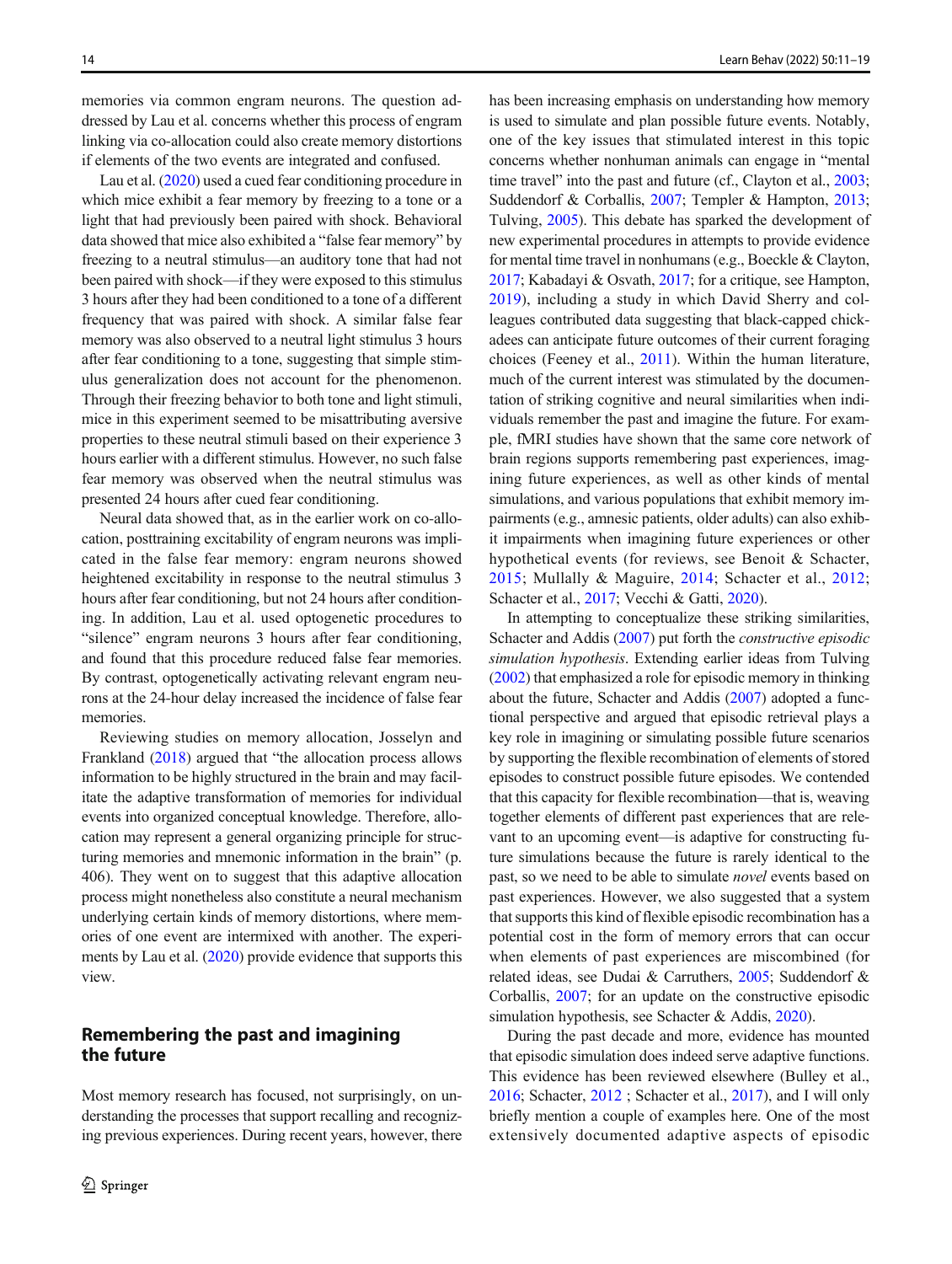simulation comes from the study of intertemporal choice. where people choose between rewards that differ in both size and the amount of time one has to wait until the reward is delivered. Studies of intertemporal choice have documented the phenomenon of temporal discounting—people typically devalue a reward as a function of how long they have to wait to receive it, which can lead to shortsighted or impulsive decisions to choose a smaller but more immediate reward over a larger but delayed one (da Matta et al., [2012\)](#page-6-0). Importantly, a number of studies have shown that simulating the future experience associated with a delayed but larger reward can lead to more patient or farsighted decisions to select the larger delayed reward (e.g., Benoit et al., [2011](#page-6-0); Bulley & Gullo, [2017;](#page-6-0) Mok et al., [2020](#page-7-0); Peters & Büchel, [2010;](#page-7-0) for review and discussion, see Bulley et al., [2016](#page-6-0); Bulley & Schacter, [2020\)](#page-6-0). Moreover, a growing number of studies have shown that engaging in episodic future simulations can promote farsighted intertemporal choices in populations and conditions in which tendencies toward impulsive intertemporal decisions are associated with significant health problems, including alcohol dependence (Snider et al., [2016\)](#page-8-0), obesity (O'Neill et al., [2016\)](#page-7-0), high risk for type 2 diabetes (Stein et al., [2020](#page-8-0)), and poverty (O'Donnell et al., [2019\)](#page-7-0).

Episodic simulation has also proven adaptive in the domain of prospective memory—remembering an intention to carry out a future action. Several studies have shown that simulating performance of a future action can increase the likelihood of remembering to carry out that action at a later time (e.g., Altgassen et al., [2015;](#page-6-0) Brewer & Marsh, [2010](#page-6-0); Neroni et al., [2014\)](#page-7-0). In an fMRI study, Spreng et al. ([2018](#page-8-0)) examined the neural underpinnings of this benefit and provided evidence that interactions between the default mode network (which has been linked to episodic simulation in numerous studies; e.g., Benoit & Schacter, [2015;](#page-6-0) Buckner et al., [2008;](#page-6-0) Buckner & DiNicola, [2019](#page-6-0)) and an executive control network are linked to the episodic simulation boost on prospective memory performance.

The foregoing and related lines of evidence (Schacter, [2012;](#page-7-0) Schacter et al., [2017\)](#page-7-0) support an adaptive perspective on episodic simulation. As noted earlier, an important contention of the constructive episodic simulation hypothesis is that some of the same processes that enable adaptive simulation functions can also produce memory errors. Recent research has also begun to provide empirical support for this idea.

One line of research from my laboratory that supports this view has used brief training in retrieving episodic details of recent events—what we have called an episodic specificity induction (ESI)—to examine downstream effects on a variety of tasks, including future imagining. The ESI is a modification of the well-established Cognitive Interview (Fisher & Geiselman, [1992](#page-7-0)), which encourages people to focus on specific details of past experiences during retrieval attempts, and that has proven useful for increasing detailed episodic recall in eyewitnesses (for review, see Memon et al., [2010](#page-7-0)). In our ESI experiments, participants initially watch a brief video of people engaging in everyday activities, and then either (1) receive the ESI, which requires responding to questions that probe their memory for episodic details regarding people, objects, and actions in the video, or (2) receive a control induction that requires providing their general impressions of the video without recalling specific details. We have found that following an ESI versus this control induction, participants imagine future experiences with richer episodic detail (Madore et al., [2014\)](#page-7-0), and also show enhanced performance on related tasks that draw on episodic retrieval and recombination, including means–end problem solving (e.g., Jing et al., [2016\)](#page-7-0) and divergent creative thinking (e.g., Madore et al., [2015](#page-7-0); for a review, see Schacter & Madore, [2016\)](#page-7-0). However, along with these beneficial effects, we have also found that the ESI can increase memory errors. In experiments in which participants studied DRM lists, administering the ESI after list encoding and just prior to a recall test produced a significant increase in false recall, while having no effect on true recall (Thakral et al., [2019\)](#page-8-0).

In related research, Dewhurst et al. ([2016](#page-6-0)) instructed participants to encode words on a DRM list by thinking about each word in reference to a future event, past event, or by rating its pleasantness. For example, in the future condition, participants imagined a future holiday and rated how relevant each list item would be to planning the holiday. Dewhurst et al. found that following the future encoding condition, both false recall and recognition of nonstudied lure words increased compared with the other encoding conditions. This increase was specific to false memories: the encoding manipulations did not affect true recall or true recognition of studied words. Dewhurst et al. [\(2019\)](#page-6-0) reported similar findings in an experimental paradigm where participants encoded schema-related words (e.g., for a holiday scenario, *sunblock* and *air tickets*) and schema-unrelated words (e.g., hammer and telescope) with respect to future events or past events, or in an atemporal encoding condition where they simply visualized the words without any reference to future or past. On a subsequent recognition test, participants made more false alarms to schemarelated lures (e.g., currency) following the future condition than the other encoding conditions.

According to the constructive episodic simulation hypothesis, it is the capacity for flexibly recombining elements of past experiences that is both adaptive for simulations of future events and also a contributor to memory errors. These ideas fit well with Dewhurst et al.'s ([2016](#page-6-0)) account of increased false (but not true) memories following future-oriented encoding: "the greater flexibility of future thinking may have enabled participants to think creatively about the possibility of encountering studied items in a hypothetical future event, thereby increasing the possibility of activating the critical lure" (p. 1083). More generally, once again we can see that adopting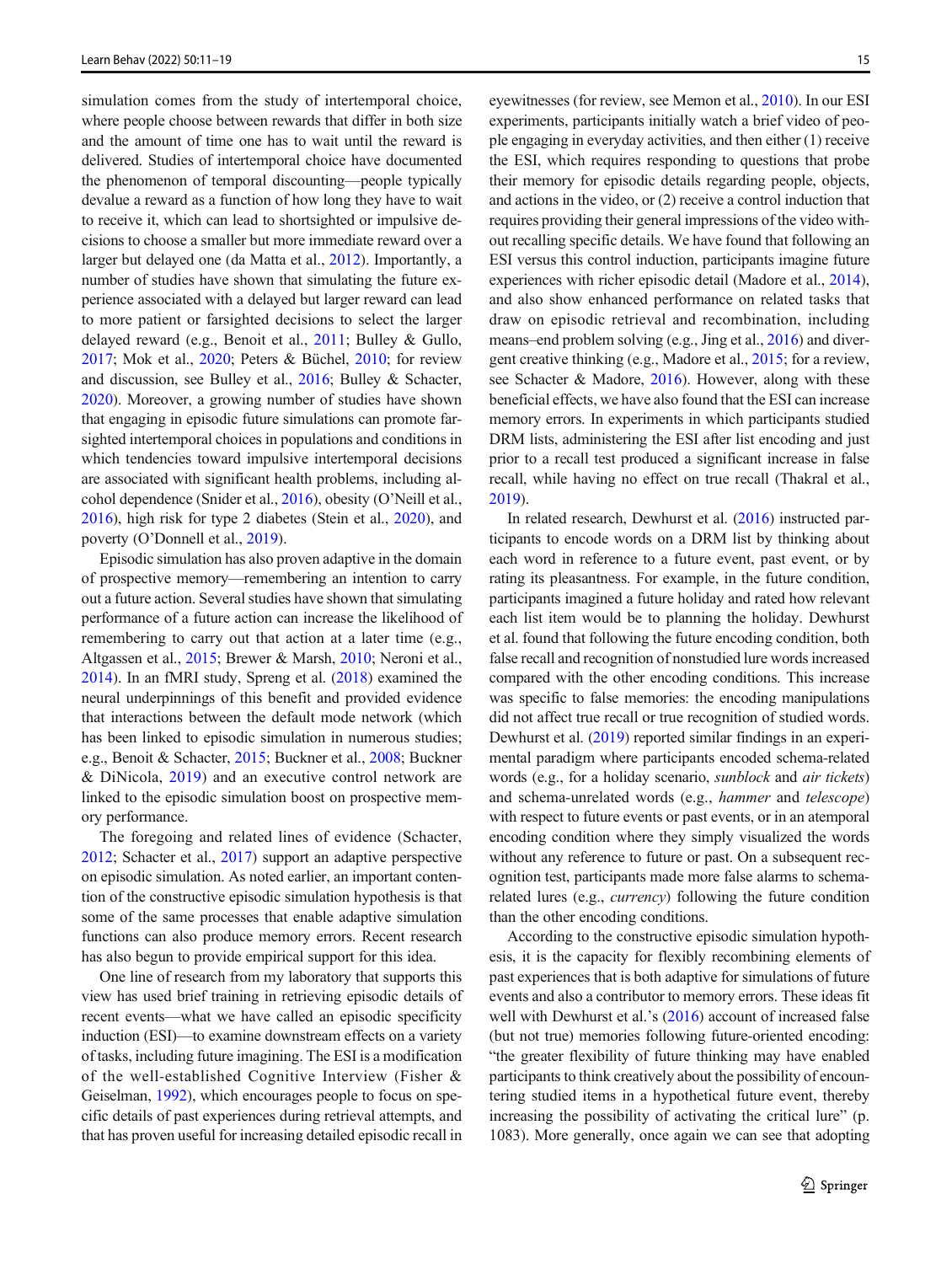a functional perspective inspired by evolutionary thinking has proven fruitful for empirical studies.

# Associative inference, flexible recombination, and memory errors

To explore further the conceptually important link between flexible recombination processes and memory errors, in recent experiments we have examined episodic recombination processes that support another adaptive function: associative inference, where people combine information from different events to make novel connections about related elements of those events. For example, if you observe an unfamiliar man walking a little boy to school one morning and then the next morning observe an unfamiliar woman of similar age walking the same boy to the same school, you can infer a relationship between the man and woman via their common link to the boy. Carpenter and Schacter [\(2017\)](#page-6-0) devised an experimental paradigm based in part on prior associative inference work from Zeithamova and Preston ([2010](#page-8-0)) to test whether recombination processes that are used to make associative inferences can also lead to memory errors in which elements of the two associated events are confused.

In the Carpenter and Schacter ([2017](#page-6-0)) experiments, participants viewed scenes composed of a person, an object, and a background setting. Critically, pairs of scenes were linked by a common element. For example, one scene showed a man holding a toy in a living room with a white couch, and the related scene showed a boy holding the same toy in a different living room with a brown couch. Participants were told to try to remember details of each scene and also to infer connections between people in different scenes who were linked to one another via a common object, such as the toy in the foregoing example. The next day, participants were tested for contextual details of half of the scenes before they were given an associative inference test in which they indicated whether, for example, the man and the boy were related, and were tested for contextual details of the other half of the scenes after the associative inference test.

Carpenter and Schacter [\(2017](#page-6-0)) found that after making correct associative inferences, participants were more likely to commit memory errors that resulted from miscombining contextual details from related scenes (e.g., mistakenly recalling that the man was in a room with a brown couch) than after making incorrect inferences. No such difference was found when the test for contextual details was given before the associative inference test. This basic pattern was replicated across four experiments that varied details of the experimental parameters. The finding that increased memory errors for successful associative inferences occurred only when the memory test for contextual details was given after the inference test is critical because Carpenter and Schacter [\(2017\)](#page-6-0) hypothesized that the associative inference test engages flexible recombination processes that link the two scenes and support making the correct inference—yet can also lead to memory errors.

Carpenter and Schacter [\(2018](#page-6-0)) documented a similar effect using a version of the associative inference paradigm just described in which participants tried to remember value details (i.e., whether an individual was designated as "high value" or "low value") instead of contextual scene details. After making correct associative inferences, participants were more likely to commit memory errors in which they misremembered which individual had been designated "high value" and which had been designated "low value" than after making incorrect associative inferences. Because no such difference was found when the test for value details was given before the associative inference test, once again the pattern of errors implicates flexible recombination processes that were engaged during the associative inference test as a key driver of the memory errors.

In a recent fMRI study, Carpenter et al. [\(2021\)](#page-6-0) adapted Carpenter and Schacter's ([2017\)](#page-6-0) associative inference/ contextual scene details paradigm to investigate the possible role of the hippocampus and other regions in contextual memory errors following successful associative inference, as documented by Carpenter and Schacter ([2017](#page-6-0)). Carpenter et al. [\(2021\)](#page-6-0) found that after successful versus unsuccessful inferences, neural patterns in the anterior hippocampus (and several other regions of interest) were more similar to the neural pattern previously elicited by the related yet incorrect contextual detail. For example, after successfully inferring that a man they had seen in a living room with a white couch was linked to a boy in a living room with a brown couch because the man and boy were each holding the same toy, a mistaken memory that the man had appeared in a living room with a brown couch was accompanied by a neural pattern elicited by the brown couch in an earlier testing session. Because the anterior hippocampus was also linked to successful associative inference (replicating previous work; e.g., Zeithamova & Preston, [2010\)](#page-8-0), these findings provide evidence suggesting that the same brain region that supports the adaptive process of associative inference via episodic recombination also contributes to a memory error that is linked to the operation of that process.

#### Concluding comments

Towards the end of our analysis of the role of functional incompatibility in the analysis of memory systems, Sherry and I noted that students of memory often focused on the analysis of mechanism without commensurate consideration of function and argued that, just as an analysis of mechanism can inform functional considerations, "awareness of functional considerations can help form and refine hypotheses about memory processes and systems" (Sherry & Schacter, [1987,](#page-8-0) p. 450).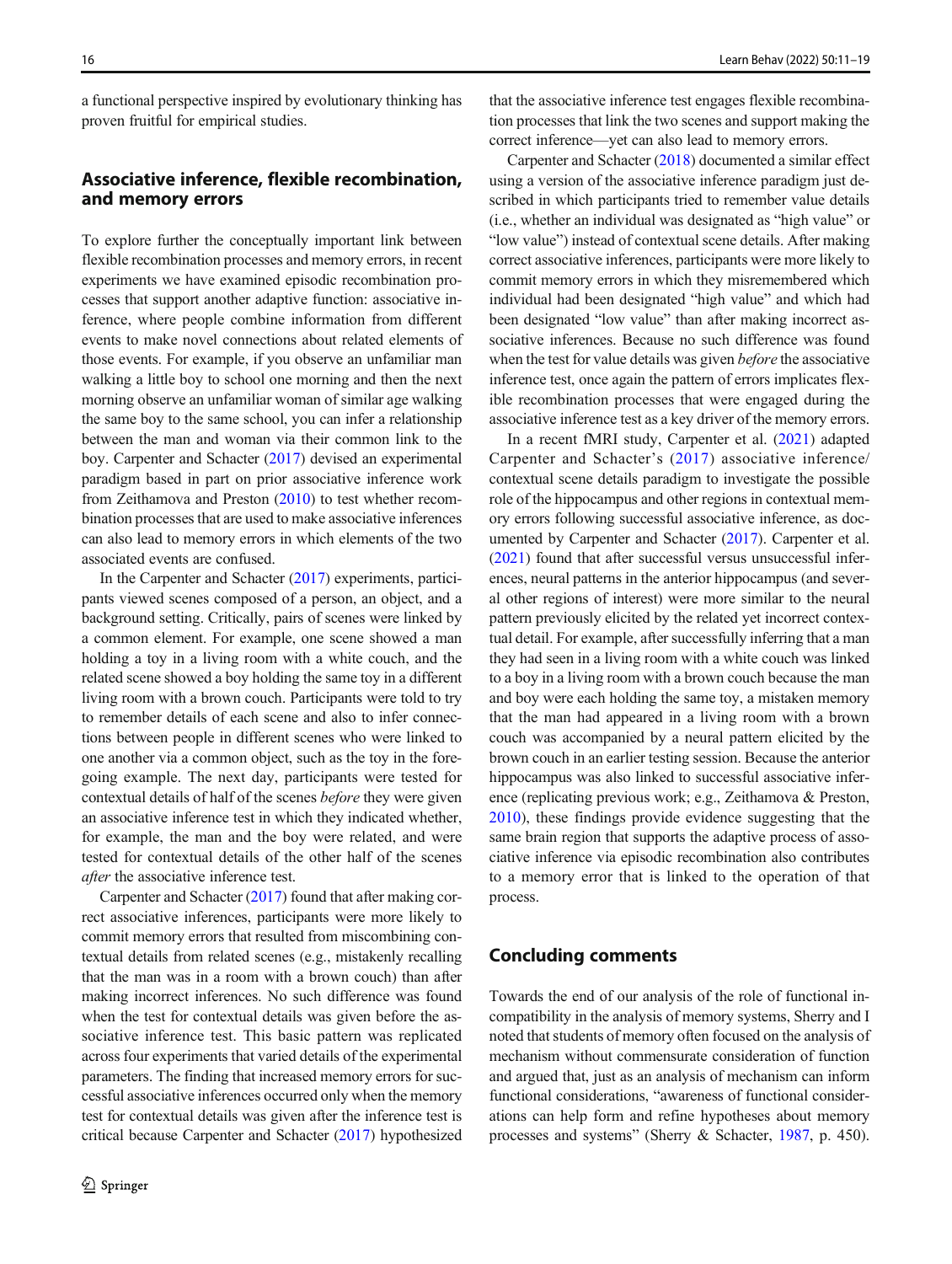<span id="page-6-0"></span>Sherry went on to develop even more elaborated views of the relationship between mechanistic or causal analysis and functional analysis in understanding animal behavior (e.g., Sherry, [2005\)](#page-8-0), and as noted earlier, his experimental work nicely illustrates the integration of these pursuits (e.g., Sherry et al., [1993\)](#page-8-0).

The research and theorizing that I have discussed in this article is in some ways quite different from the research and theorizing that drove the memory systems debate of the 1980s and the ideas developed by Sherry and Schacter ([1987](#page-8-0)). The work discussed here has focused on explicit or declarative memory, mainly episodic memory, and the hypotheses under investigation do not involve claims about multiple memory systems. In contrast to the idea of functional incompatibility that was central to Sherry and Schacter ([1987](#page-8-0)), much of the work I have reviewed here has focused more on functional compatibilities. For example, the central idea of the constructive episodic simulation hypothesis is that the flexibility of episodic memory is compatible with, and makes it suitable for, activities such as simulating future experiences by recombining elements of past experiences. Moreover, the same kind of flexibility is compatible with supporting associative inferences via episodic recombination. But, as we have seen, the capacity for flexible episodic recombination that supports these adaptive functions can result in memory errors. My research program in recent years has focused more on documenting associations among processes in different domains than dissociating different memory systems. Nonetheless, this work has been strongly influenced by a critical emphasis highlighted in my collaboration with David Sherry: the importance of taking into account the functions performed by memory systems when developing and testing hypotheses about the underlying mechanisms. Future studies focused on the relation between mechanism and function will no doubt continue to help deepen and broaden our understanding of memory and cognition.

Acknowledgments Preparation of this manuscript was supported by National Institute on Aging [Grant No. R01 AG008441] and National Institute of Mental Health [Grant No. RO1MH060941]. I thank Adam Bulley for comments on an earlier draft of the manuscript.

## References

- Altgassen, M., Rendell, P. G., Bernhard, A., Henry, J. D., Bailey, P. E., Phillips, L. H., & Kliegel, M. (2015). Future thinking improves prospective memory performance and plan enactment in older adults. Quarterly Journal of Experimental Psychology, 68, 192– 204.
- Anderson, J. R., & Milson, R. (1989). Human memory: An adaptive perspective. Psychological Review, 96, 703–719.
- Anderson, J. R., & Schooler, L. J. (1991). Reflections of the environment in memory. Psychological Science, 2, 396–408.
- Benoit, R. G., Gilbert, S. J., & Burgess, P. W. (2011). A neural mechanism mediating the impact of episodic prospection on farsighted decisions. Journal of Neuroscience, 31, 6771–6779.
- Benoit, R. G., & Schacter, D. L. (2015). Specifying the core network supporting episodic simulation and episodic memory by activation likelihood estimation. Neuropsychologia, 75, 450–457.
- Bjork, R. A., & Bjork, E. L. (1988). On the adaptive aspects of retrieval failure in autobiographical memory. In M. M. Gruneberg, R. E. Morris, & R. N. Sykes (Eds.), Practical aspects of memory: Current research and issues, (pp. 283–288). Wiley.
- Boeckle, M., & Clayton, N. S. (2017). A raven's memories are for the future. Science, 357, 126–127.
- Brewer, G. A., & Marsh, R. L. (2010). On the role of episodic future simulation in encoding of prospective memories. Cognitive Neuroscience, 1, 81–88.
- Buckner, R. L., Andrews-Hanna, J. R., & Schacter, D. L. (2008). The brain's default network: Anatomy, function, and relevance to disease. The Year in Cognitive Neuroscience, Annals of the New York Academy of Sciences, 1124, 1–38.
- Buckner, R. L., & DiNicola, L. M. (2019). The brain's default network: Updated anatomy, physiology, and evolving insights. Nature Reviews Neuroscience, 20, 593–608.
- Bulley, A., & Gullo, M. J. (2017). The influence of episodic foresight on delay discounting and demand for alcohol. Addictive Behaviors, 66, 1–6.
- Bulley, A., Henry, J., & Suddendorf, T. (2016). Prospection and the present moment: The role of episodic foresight in intertemporal choices between immediate and delayed rewards. Review of General Psychology, 20, 29–47.
- Bulley, A., & Schacter, D. L. (2020). Deliberating trade-offs with the future. Nature Human Behavior, 4, 238–247.
- Cabeza, R., & Moscovitch, M. (2013). Memory systems, processing modes, and components: Functional neuroimaging evidence. Perspectives on Psychological Science, 8, 49–55.
- Carpenter, A. C., & Schacter, D. L. (2017). Flexible retrieval: When true inferences produce false memories. Journal of Experimental Psychology: Learning, Memory, and Cognition, 43, 335–349.
- Carpenter, A.C., & Schacter, D.L. (2018). False memories, false preferences: Flexible retrieval mechanisms supporting successful inference bias novel decisions. Journal of Experimental Psychology: General, 147, 988–1004.
- Carpenter, A. C., Thakral, P. P., Preston, A. R., & Schacter, D. L. (2021). Reinstatement of item-specific contextual details during retrieval supports recombination-related false memories. NeuroImage, 236, 118033.
- Chadwick, M. J., Anjum, R. S., Kumaran, D., Schacter, D. L., Spiers, H. J., & Hassabis, D. (2016). Semantic representations in the temporal pole predict false memories. Proceedings of the National Academy of Sciences of the United States of America, 113,10180–10185.
- Clayton, N. S., Bussey, T. J., & Dickinson, A. (2003). Can animals recall the past and plan for the future? Nature Reviews Neuroscience, 4, 685–691.
- da Matta, A., Goncalves, F. L., & Bizarro, L. (2012). Delay discounting: Concepts and measures. Psychology & Neuroscience, 5, 135–146.
- Deese, J. (1959). On the prediction of occurrence of particular verbal intrusions in immediate recall. Journal of Experimental Psychology, 58, 17–22.
- Dewhurst, S. A., Anderson, R. J., Grace, L., & Howe, D. (2019). Simulation, false memories, and the planning of future events. Journal of Experimental Psychology: Learning, Memory, and Cognition, 45, 26–36.
- Dewhurst, S. A., Anderson, R. J., Grace, L., & van Esch, L. (2016). Adaptive false memories: Imagining future scenarios increases false memories in the DRM paradigm. Memory & Cognition, 44, 1076– 1084.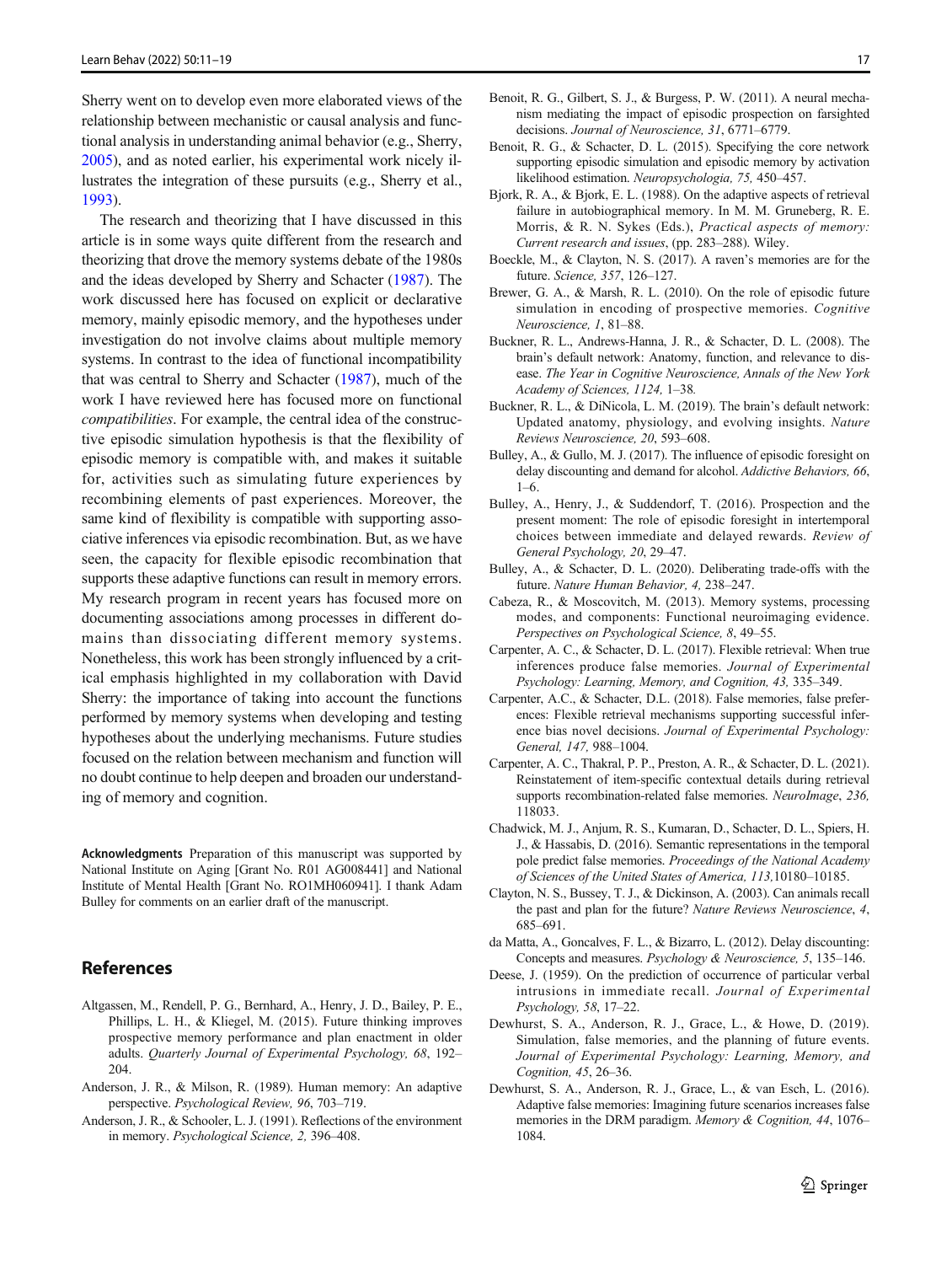- <span id="page-7-0"></span>Fawcett, J.M., & Hulbert, J.C. (2020). The many faces of forgetting: Toward a constructive view of forgetting in everyday life. Journal of Applied Research in Memory and Cognition, 9, 1–18.
- Feeney, M. C., Roberts, W. A., & Sherry, D. F. (2011). Black-capped chickadees (Poecile atricapillus) anticipate future outcome of foraging choices. Journal of Experimental Psychology: Animal Behavior Processes, 37, 30–40.
- Fisher, R. P., & Geiselman, R. E. (1992). Memory-enhancing techniques for investigative interviewing: The cognitive interview. Charles C. Thomas Books.
- Gallo, D. A. (2010). False memories and fantastic beliefs: 15 years of the DRM illusion. Memory & Cognition, 38, 833–848.
- Garrett, B. L. (2011). Convicting the innocent: Where criminal prosecutions go wrong. Harvard University Press.
- Gould, S. J. (1991). Exaptation: A crucial tool for evolutionary psychology. Journal of Social Issues, 47, 43–65.
- Gould, S. J., & Lewontin, R. C. (1979). The spandrels of San Marco and the Panglossian paradigm: A critique of the adaptationist programme. Proceedings of the Royal Society of London (Series B), 205, 581–598.
- Hampton, R. (2019). Parallel overinterpretation of behavior of apes and corvids. Learning & Behavior, 47, 105–106.
- Herz, N., Bar-Haim, Y., Holmes, E.A., & Censor, N. (2020). Intrusive memories: A mechanistic signature for emotional memory persistence. Behaviour Research and Therapy, 135, Article 103752.
- Howe, M. L. (2011). The adaptive nature of memory and its illusions. Current Directions in Psychological Science, 20, 312–315.
- Jing, H. G., Madore, K. P., & Schacter, D. L. (2016). Worrying about the future: An episodic specificity induction impacts problem solving, reappraisal, and well-being. Journal of Experimental Psychology: General, 145, 402–418.
- Josselyn, S. A., & Frankland, P. W. (2018). Memory allocation: Mechanisms and function. Annual Review of Neuroscience, 41, 389–413.
- Josselyn, S. A., & Tonegawa, S. (2020). Memory engrams: Recalling the past and imagining the future. Science, 367, Article eaaw4325.
- Kabadayi, C., & Osvath, M. (2017). Ravens parallel great apes in flexible planning for tool-use and bartering. Science, 357, 202–204.
- Lau, J. M. H., Rashid, A. J., Jacob, A. D, Frankland, P. W., Schacter, D. L., & Josselyn, S. A. (2020). The role of neuronal excitability, allocation to an engram and memory linking in the behavioral generation of false memory in mice. Neurobiology of Learning and Memory, 174, Article 107284.
- Madore, K. P., Addis, D. R., & Schacter, D. L. (2015). Creativity and memory: Effects of an episodic specificity induction on divergent thinking. Psychological Science, 26, 1461–1468.
- Madore, K.P., Gaesser, B., & Schacter, D.L. (2014). Constructive episodic simulation: Dissociable effects of a specificity induction on remembering, imagining, and describing in young and older adults. Journal of Experimental Psychology: Learning, Memory, and Cognition, 40, 609–622.
- McClelland, J. L., McNaughton, B. L., & O'Reilly, R. C. (1995). Why there are complementary learning systems in the hippocampus and neocortex: Insights from the successes and failures of connectionist models of learning and memory. Psychological Review, 102, 419– 457.
- Memon, A., Meissner, C. A., & Fraser, J. (2010). The cognitive interview: A meta-analytic review and study space analysis of the past 25 years. Psychology, Public Policy, and Law, 16, 340–372.
- Mok, J. N. Y., Kwan, D., Green, L., Myerson, J., Craver, C. F., & Rosenbaum, R. S. (2020). Is it time? Episodic imagining and the discounting of delayed and probabilistic rewards in young and older adults. Cognition, 199, Article 104222.
- Mullally, S. L., & Maguire, E. A. (2014). Memory, imagination, and predicting the future: A common brain mechanism? Neuroscientist, 20, 220–234.
- Neroni, M. A., Gamboz, N., & Brandimonte, M. A. (2014). Does episodic future thinking improve prospective remembering? Consciousness and Cognition, 23, 53–62.
- Nørby, S. (2015). Why forget? On the adaptive value of memory loss. Perspectives on Psychological Science, 10, 551–578.
- O'Donnell, S., Daniel, T. O., Koroschetz, J., Kilanowski, C., Otminski, A., Bickel, W. K., & Epstein, L. H. (2019). Do process simulations during episodic future thinking enhance the reduction of delay discounting for middle income participants and those living in poverty? Journal of Behavioral Decision Making, 32, 231–240.
- O'Neill, J., Daniel, T. O., & Epstein, L. H. (2016). Episodic future thinking reduces eating in a food court. Eating Behaviors, 20, 9–13.
- O'Reilly, R. C., Bhattacharya, R., Howard, M. D., & Ketz, N. (2014). Complementary learning systems. Cognitive Science, 38, 1229– 1248.
- Patterson, K., Nestor, P. J., & Rogers, T. T. (2007) Where do you know what you know? The representation of semantic knowledge in the human brain. Nature Reviews Neuroscience, 8, 976–987.
- Peters, J., & Büchel, C. (2010). Episodic future thinking reduces reward delay discounting through an enhancement of prefrontalmediotemporal interactions. Neuron, 66, 138–148.
- Roediger, H. L., III (1990). Implicit memory: Retention without remembering. American Psychologist, 45, 1043–1056.
- Roediger, H. L., III, & McDermott, K. B. (1995). Creating false memories: Remembering words not presented in lists. Journal of Experimental Psychology: Learning, Memory, & Cognition, 21, 803–814.
- Roediger, H. L. III, Watson, J. M., McDermott, K. B., & Gallo, D. A. (2001). Factors that determine false recall: A multiple regression analysis. Psychonomic Bulletin & Review, 8, 385–407.
- Schacter, D. L. (1992). Understanding implicit memory: A cognitive neuroscience approach. American Psychologist, 47, 559–569.
- Schacter, D. L. (1999). The seven sins of memory: Insights from psychology and cognitive/neuroscience. American Psychologist, 54, 182–203.
- Schacter, D. L. (2001). The seven sins of memory: How the mind forgets and remembers. Houghton Mifflin.
- Schacter, D. L. (2012). Adaptive constructive processes and the future of memory. American Psychologist, 67, 603–613.
- Schacter, D. L. (in press). The seven sins of memory: How the mind forgets and remembers (Updated 2nd ed.). Houghton Mifflin Harcourt.
- Schacter, D. L. & Addis, D. R. (2007). The cognitive neuroscience of constructive memory: Remembering the past and imagining the future. Philosophical Transactions of the Royal Society (B), 362, 773– 786.
- Schacter, D. L. & Addis, D. R. (2020). Memory and imagination: Perspectives on constructive episodic simulation. In A. Abraham (Ed.), The Cambridge handbook of the imagination (pp. 111–131). Cambridge University Press.
- Schacter, D. L., Addis, D. R., Hassabis, D., Martin, V. C., Spreng, R. N., & Szpunar, K. K. (2012). The future of memory: Remembering, imagining, and the brain. Neuron, 76, 677–694.
- Schacter, D. L., Benoit, R. G., & Szpunar, K. K. (2017). Episodic future thinking: Mechanisms and functions. Current Opinion in Behavioral Sciences, 17, 41–50.
- Schacter, D. L., Guerin, S. A., & St. Jacques, P. L. (2011). Memory distortion: An adaptive perspective. Trends in Cognitive Sciences, 15, 467–474.
- Schacter D. L., & Madore, K. P. (2016). Remembering the past and imagining the future: Identifying and enhancing the contribution of episodic memory. Memory Studies, 9, 245–255.